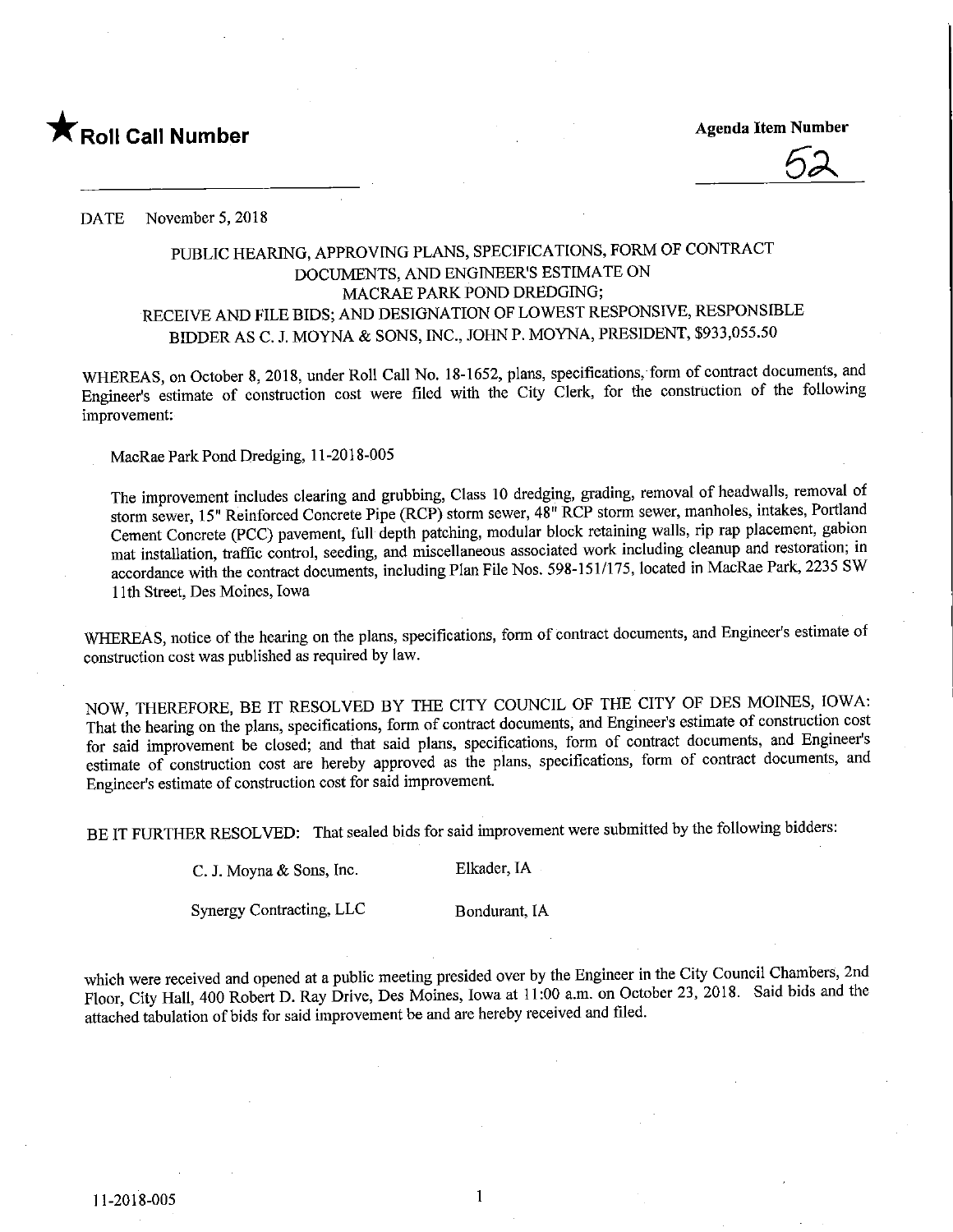

**Agenda Item Number** 

 $\lambda$ 

DATE November 5, 2018<br>BE IT FURTHER RESOLVED: That the Des Moines City Engineer, as the Engineer, has determined that the lowest responsive, responsible bid for the construction of said improvement was submitted by C. J. Moyna & Sons, Inc., John ponsive, responsible bid for the construction of same inverse was submitted by C.  $\frac{1}{2}$  and said bid be and the same is Moyna, President, 24412 Hwy 13, Elkader, IA, 52043 in the amount of \$933,055.50, and said bid bid bid bid bid bid be and the same is  $\frac{1}{2}$ hereby accepted.

BE IT FURTHER RESOLVED; That the bid security of the unsuccessful bidders be and is hereby authorized and directed to be returned in accordance with the Instructions to Bidders.

BE IT FURTHER RESOLVED: That the Engineer is hereby directed to secure execution by the lowest responsible, responsive Bidder and its surety of the contract documents in the form heretofore approved by this Council; that t Engineer is directed to thereafter present said contract documents to this Council for approval and authorization to the Mayor to sign; and that no contract shall be deemed to exist between the City of Des Moines and said Bidder until said ayor to sign; and that no contract shall be deemed to exist between the Council and executed by the Mayor and  $\alpha$  has been executed by the Bidder, and shall have been approved by the Mayor and executed by the Mayor and executed by the Mayor and executed by the Mayor and executed by the Mayor and executed by the Mayor and  $\alpha$ attested to by the City Clerk.

BE IT FURTHER RESOLVED: That the City Council hereby authorizes the necessary road closures for the Project.

(City Council Communication Number  $\frac{8.541}{}$  attached.) Moved by  $\frac{1}{\sqrt{1-\frac{1}{\sqrt{1-\frac{1}{\sqrt{1-\frac{1}{\sqrt{1-\frac{1}{\sqrt{1-\frac{1}{\sqrt{1-\frac{1}{\sqrt{1-\frac{1}{\sqrt{1-\frac{1}{\sqrt{1-\frac{1}{\sqrt{1-\frac{1}{\sqrt{1-\frac{1}{\sqrt{1-\frac{1}{\sqrt{1-\frac{1}{\sqrt{1-\frac{1}{\sqrt{1-\frac{1}{\sqrt{1-\frac{1}{\sqrt{1-\frac{1}{\sqrt{1-\frac{1}{\sqrt{1-\frac{1}{\sqrt{1-\frac{1}{\sqrt{1-\frac{1}{\sqrt{1-\frac{1}{\sqrt{1-\frac{1$  $\operatorname{\mathsf{RDS}}$  AVAILABLE  $\rangle$ FORM APPROVED; Robert L. Fagen Kathleen Vanderpool<br>Deputy City Attorney  $\leq h^{\frac{1}{2}}$ Des Moines Finance Director Deputy City Attorney<br>  $\frac{1}{2}$  and  $\frac{1}{2}$  and  $\frac{1}{2}$  and  $\frac{1}{2}$  and  $\frac{1}{2}$  and  $\frac{1}{2}$  and  $\frac{1}{2}$  and  $\frac{1}{2}$  and  $\frac{1}{2}$  and  $\frac{1}{2}$  and  $\frac{1}{2}$  and  $\frac{1}{2}$  and  $\frac{1}{2}$  and  $\frac{1}{2}$  and  $\frac{$ Funding Source:  $2018-2019$  CIP, Page Park-19, City in Gran Conservation Projects, PK1657, Being:  $800,000$ the remaining \$733,055.50 in Storm Water Utility Funds transferred from SM057 I, Diane Rauh, City Clerk of said City Council, hereby COUNCIL ACTION  $\frac{\text{RAS}}{\text{NAS}}$   $\frac{\text{NAS}}{\text{NAS}}$ **COWNIE**  $\epsilon$  and  $\epsilon$  are  $\epsilon$  at a metal of the conceptions the above was BOESEN  $\frac{1}{2}$ adopted. **COLEMAN** GATTO GRAY IN WITNESS WHEREOF, I have hereunto set my hand MANDELBAUM and a first above written. The day  $\mathcal{A}$ WESTERGAARD TOTAL MOTION CARRIED APPROVED Mayor City Clerk  $\overline{2}$ 11-2018-005